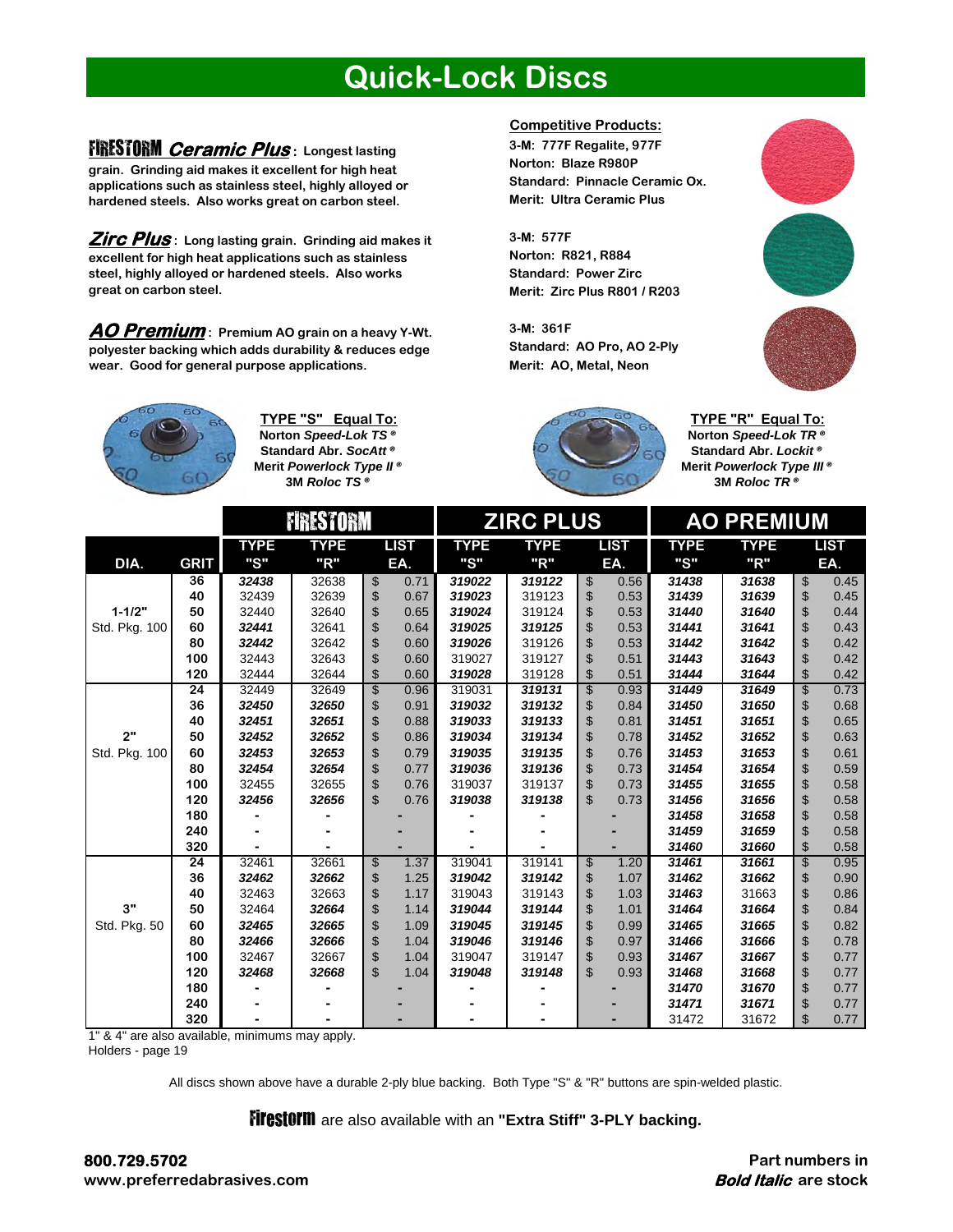# **Quick-Lock Discs: AO "EXTREME"**

**AO "EXTREME"**

**AO "EXTREME": New "Proprietary Blend" of AO & ceramic grain. Tests confirm they significantly outperform the competition's top AO products on most applications. Discs have an extra durable 2-ply red backing which reduces edge wear & snagging.**

**NEW !!** 

**The Type "S" Button on our "Extreme" discs are made of metal.**

| <b>TYPE</b><br><b>TYPE</b><br><b>TYPE</b><br><b>LIST</b><br>"P"<br>"S"<br>"R"<br>DIA.<br><b>GRIT</b><br><b>EACH</b><br>$\overline{36}$<br>31214-E<br>0.41<br>31414-E<br>31614-E<br>\$<br>\$<br>40<br>0.40<br>31215-E<br>31415-E<br>31615-E<br>\$<br>\$<br>0.38<br>1"<br>50<br>31216-E<br>31416-E<br>31616-E<br>Std. Pkg. 100<br>0.38<br>60<br>31217-E<br>31417-E<br>31617-E<br>\$<br>80<br>0.36<br>31218-E<br>31418-E<br>31618-E<br>\$<br>100<br>0.36<br>31219-E<br>31419-E<br>31619-E<br>$120*$<br>0.36<br>31220-E<br>31620-E<br>31420-E<br>\$<br>0.52<br>$\overline{36}$<br>31238-E<br>31438-E<br>31638-E<br>\$<br>40<br>31239-E<br>31639-E<br>0.50<br>31439-E<br>\$<br>$1 - 1/2"$<br>50<br>0.50<br>31240-E<br>31440-E<br>31640-E<br>\$<br>Std. Pkg. 100<br>60<br>31241-E<br>31441-E<br>31641-E<br>0.48<br>80<br>0.48<br>31242-E<br>31442-E<br>31642-E<br>\$<br>100<br>0.48<br>31243-E<br>31443-E<br>31643-E<br>$\ddot{\$}$<br>$120*$<br>31244-E<br>31644-E<br>0.48<br>31444-E<br>\$<br>0.76<br>31250-E<br>31450-E<br>31650-E<br>$\overline{36}$<br>\$<br>40<br>31251-E<br>31451-E<br>0.71<br>31651-E<br>\$<br>2"<br>50<br>0.69<br>31252-E<br>31452-E<br>31652-E |
|--------------------------------------------------------------------------------------------------------------------------------------------------------------------------------------------------------------------------------------------------------------------------------------------------------------------------------------------------------------------------------------------------------------------------------------------------------------------------------------------------------------------------------------------------------------------------------------------------------------------------------------------------------------------------------------------------------------------------------------------------------------------------------------------------------------------------------------------------------------------------------------------------------------------------------------------------------------------------------------------------------------------------------------------------------------------------------------------------------------------------------------------------------------------|
|                                                                                                                                                                                                                                                                                                                                                                                                                                                                                                                                                                                                                                                                                                                                                                                                                                                                                                                                                                                                                                                                                                                                                                    |
|                                                                                                                                                                                                                                                                                                                                                                                                                                                                                                                                                                                                                                                                                                                                                                                                                                                                                                                                                                                                                                                                                                                                                                    |
|                                                                                                                                                                                                                                                                                                                                                                                                                                                                                                                                                                                                                                                                                                                                                                                                                                                                                                                                                                                                                                                                                                                                                                    |
|                                                                                                                                                                                                                                                                                                                                                                                                                                                                                                                                                                                                                                                                                                                                                                                                                                                                                                                                                                                                                                                                                                                                                                    |
|                                                                                                                                                                                                                                                                                                                                                                                                                                                                                                                                                                                                                                                                                                                                                                                                                                                                                                                                                                                                                                                                                                                                                                    |
|                                                                                                                                                                                                                                                                                                                                                                                                                                                                                                                                                                                                                                                                                                                                                                                                                                                                                                                                                                                                                                                                                                                                                                    |
|                                                                                                                                                                                                                                                                                                                                                                                                                                                                                                                                                                                                                                                                                                                                                                                                                                                                                                                                                                                                                                                                                                                                                                    |
|                                                                                                                                                                                                                                                                                                                                                                                                                                                                                                                                                                                                                                                                                                                                                                                                                                                                                                                                                                                                                                                                                                                                                                    |
|                                                                                                                                                                                                                                                                                                                                                                                                                                                                                                                                                                                                                                                                                                                                                                                                                                                                                                                                                                                                                                                                                                                                                                    |
|                                                                                                                                                                                                                                                                                                                                                                                                                                                                                                                                                                                                                                                                                                                                                                                                                                                                                                                                                                                                                                                                                                                                                                    |
|                                                                                                                                                                                                                                                                                                                                                                                                                                                                                                                                                                                                                                                                                                                                                                                                                                                                                                                                                                                                                                                                                                                                                                    |
|                                                                                                                                                                                                                                                                                                                                                                                                                                                                                                                                                                                                                                                                                                                                                                                                                                                                                                                                                                                                                                                                                                                                                                    |
|                                                                                                                                                                                                                                                                                                                                                                                                                                                                                                                                                                                                                                                                                                                                                                                                                                                                                                                                                                                                                                                                                                                                                                    |
|                                                                                                                                                                                                                                                                                                                                                                                                                                                                                                                                                                                                                                                                                                                                                                                                                                                                                                                                                                                                                                                                                                                                                                    |
|                                                                                                                                                                                                                                                                                                                                                                                                                                                                                                                                                                                                                                                                                                                                                                                                                                                                                                                                                                                                                                                                                                                                                                    |
|                                                                                                                                                                                                                                                                                                                                                                                                                                                                                                                                                                                                                                                                                                                                                                                                                                                                                                                                                                                                                                                                                                                                                                    |
|                                                                                                                                                                                                                                                                                                                                                                                                                                                                                                                                                                                                                                                                                                                                                                                                                                                                                                                                                                                                                                                                                                                                                                    |
|                                                                                                                                                                                                                                                                                                                                                                                                                                                                                                                                                                                                                                                                                                                                                                                                                                                                                                                                                                                                                                                                                                                                                                    |
|                                                                                                                                                                                                                                                                                                                                                                                                                                                                                                                                                                                                                                                                                                                                                                                                                                                                                                                                                                                                                                                                                                                                                                    |
| \$<br>60<br>0.67<br>Std. Pkg. 100<br>31253-E<br>31453-E<br>31653-E                                                                                                                                                                                                                                                                                                                                                                                                                                                                                                                                                                                                                                                                                                                                                                                                                                                                                                                                                                                                                                                                                                 |
| \$<br>80<br>0.66<br>31254-E<br>31454-E<br>31654-E                                                                                                                                                                                                                                                                                                                                                                                                                                                                                                                                                                                                                                                                                                                                                                                                                                                                                                                                                                                                                                                                                                                  |
| \$<br>100<br>0.66<br>31255-E<br>31455-E<br>31655-E                                                                                                                                                                                                                                                                                                                                                                                                                                                                                                                                                                                                                                                                                                                                                                                                                                                                                                                                                                                                                                                                                                                 |
| \$<br>120*<br>31256-E<br>0.66<br>31456-E<br>31656-E                                                                                                                                                                                                                                                                                                                                                                                                                                                                                                                                                                                                                                                                                                                                                                                                                                                                                                                                                                                                                                                                                                                |
| \$<br>1.02<br>$\overline{36}$<br>31662-E<br>31262-E<br>31462-E                                                                                                                                                                                                                                                                                                                                                                                                                                                                                                                                                                                                                                                                                                                                                                                                                                                                                                                                                                                                                                                                                                     |
| \$<br>40<br>1.00<br>31263-E<br>31463-E<br>31663-E                                                                                                                                                                                                                                                                                                                                                                                                                                                                                                                                                                                                                                                                                                                                                                                                                                                                                                                                                                                                                                                                                                                  |
| \$<br>3"<br>0.97<br>50<br>31264-E<br>31464-E<br>31664-E                                                                                                                                                                                                                                                                                                                                                                                                                                                                                                                                                                                                                                                                                                                                                                                                                                                                                                                                                                                                                                                                                                            |
| \$<br>Std. Pkg. 50<br>60<br>0.95<br>31265-E<br>31465-E<br>31665-E                                                                                                                                                                                                                                                                                                                                                                                                                                                                                                                                                                                                                                                                                                                                                                                                                                                                                                                                                                                                                                                                                                  |
| \$<br>80<br>0.90<br>31266-E<br>31466-E<br>31666-E                                                                                                                                                                                                                                                                                                                                                                                                                                                                                                                                                                                                                                                                                                                                                                                                                                                                                                                                                                                                                                                                                                                  |
| \$<br>\$<br>100<br>31267-E<br>31667-E<br>0.90<br>31467-E                                                                                                                                                                                                                                                                                                                                                                                                                                                                                                                                                                                                                                                                                                                                                                                                                                                                                                                                                                                                                                                                                                           |
| 120*<br>31268-E<br>31468-E<br>31668-E<br>0.90<br>Finer grits up to 320 are also available at the same price as 120 grit.                                                                                                                                                                                                                                                                                                                                                                                                                                                                                                                                                                                                                                                                                                                                                                                                                                                                                                                                                                                                                                           |

Std. Pkg. 100 **AO "EXTREME"**



**TYPE "S" - Metal Button**



**PG TYPE "P"**

\* Finer grits up to 320 are also available at the same price as 120 grit. 3/4" & 4" are also available.

Type "P" are non-stock, usually available in 3-5 days.

### **Quick-Lock Holders**



| Std. Pkg. 1 |      |             |            |                          |                 |                 |             |
|-------------|------|-------------|------------|--------------------------|-----------------|-----------------|-------------|
| DIA.        | SH.  | HARD.       | <b>RPM</b> | <b>TYPE "P"</b>          | <b>TYPE "S"</b> | <b>TYPE "R"</b> | LIST EA.    |
| 1"          | 1/4" | Med         | 40.000     | 50234                    | 50251           | 50257           | \$<br>8.03  |
| $1 - 1/2"$  | 1/4" | Med         | 25,000     | 50237                    | 50252           | 50258           | 9.15<br>\$  |
|             |      | Soft        | 20,000     | -                        | 50253SF         | 50259SF         | 9.22<br>\$  |
| 2"          | 1/4" | Med         | 25.000     | 50240                    | 50253           | 50259           | 9.22<br>\$  |
|             |      | <b>Firm</b> | 30,000     | $\overline{\phantom{a}}$ | 50253FM         | 50259FM         | 9.22<br>\$  |
|             |      | Soft        | 12.000     | -                        | 50254SF         | 50260SF         | 11.74<br>\$ |
| 3"          | 1/4" | Med         | 20,000     | 50241                    | 50254           | 50260           | 11.74<br>\$ |
|             |      | <b>Firm</b> | 20,000     | -                        | 50254FM         | 50260FM         | 11.74       |



**800.729.5702 www.preferredabrasives.com**

**Part numbers in Bold Italic are stock**